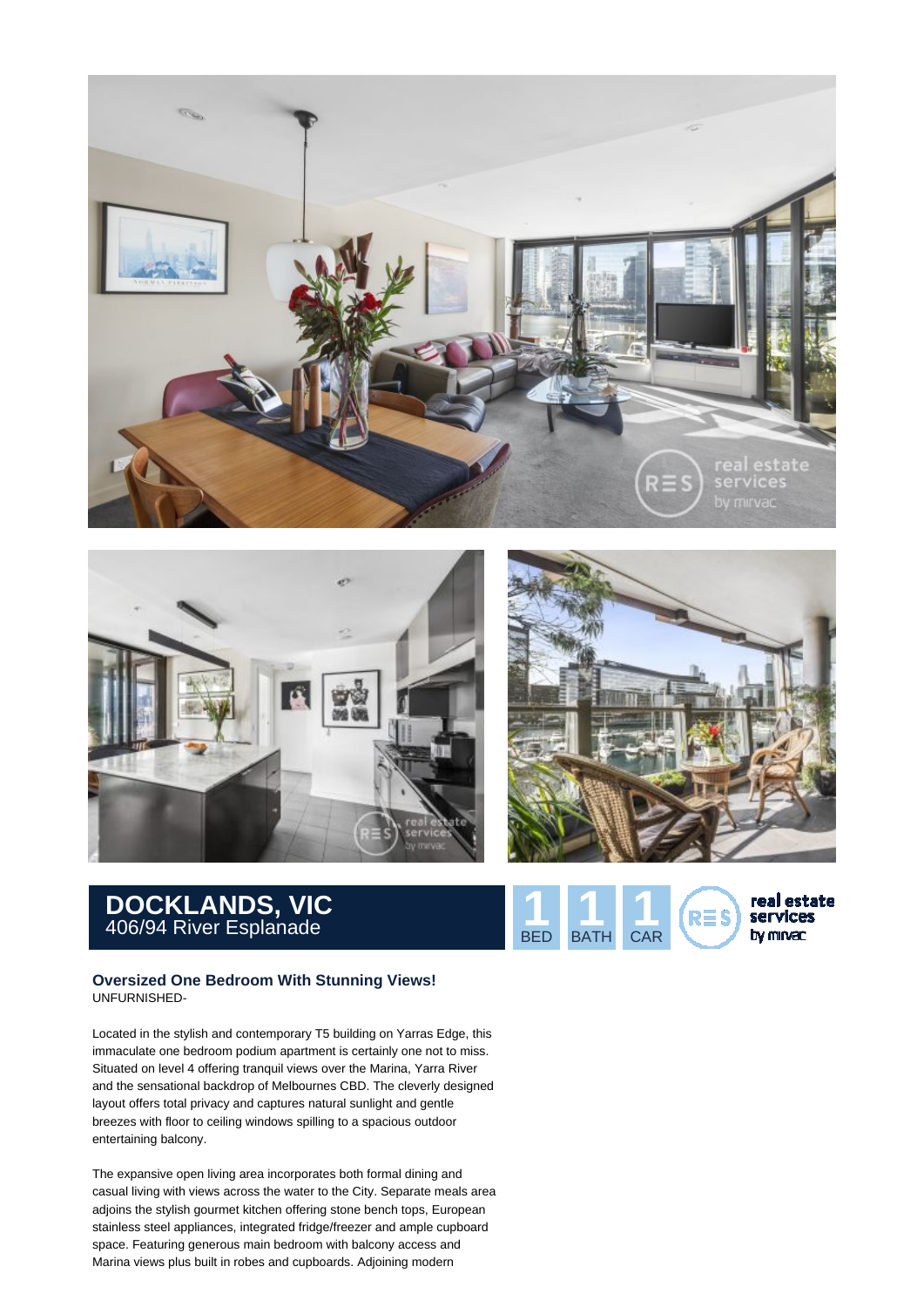bathroom including Euro style laundry.

Also includes ducted, zoned air-conditioning /heating, and one secure car space. Resident access to Mirvacs Rekdek including indoor heated lap pool, spa, sauna, steam room and fully equipped gymnasium.

## **Contact:** Aleiasha Clark 0491 174 507 Andrew

**LEASED**

Chen **Type:** 0490 861 861 **Date Available:** 20/04/2022 **Leased Date:** 30/04/2022 **Bond:** \$2476 **https://www.resbymirvac.com**